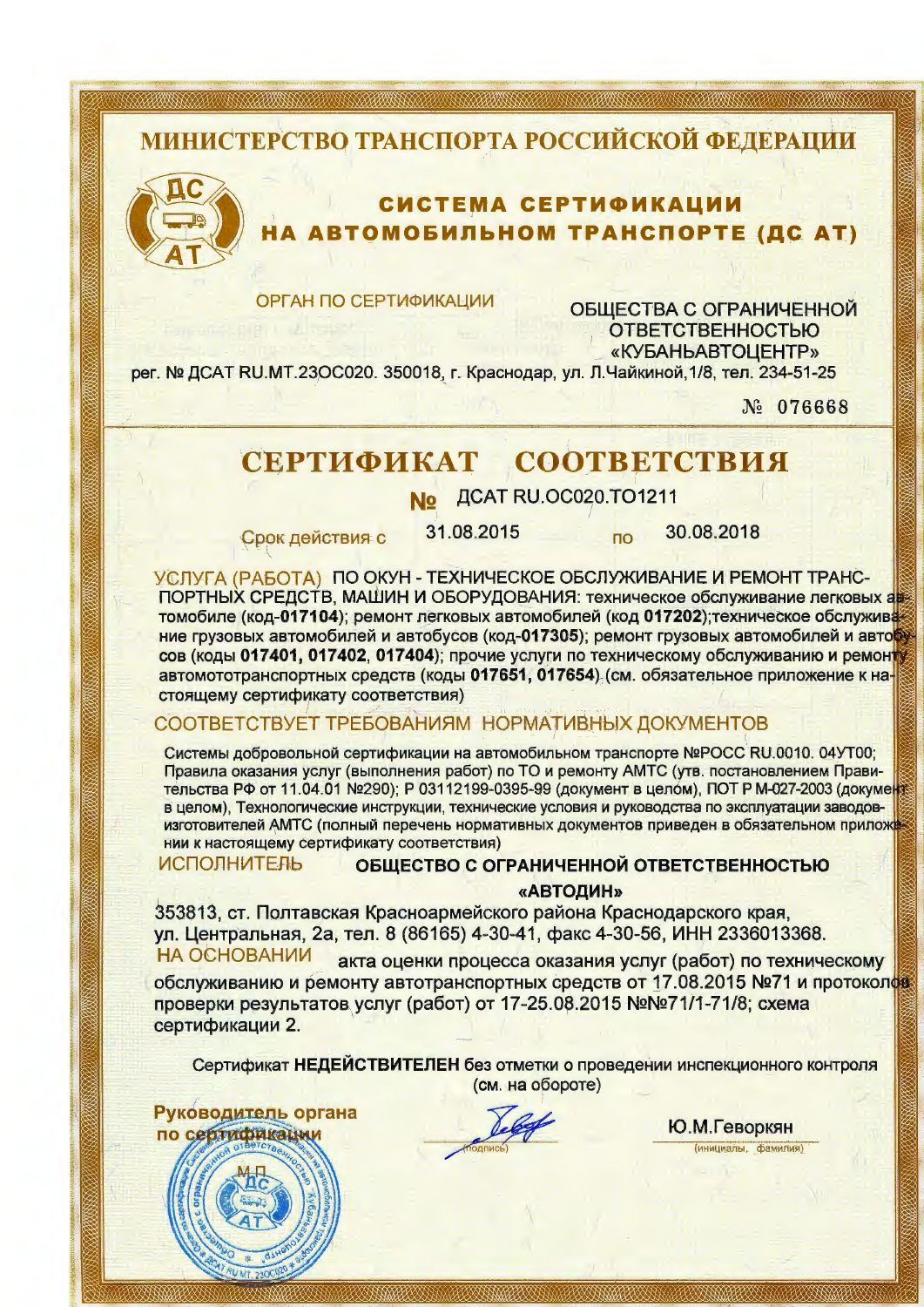| Приложение к сертификату соответствия №<br>ДСАТ RU.OC020.TO1211 на<br>2 стр., стр. |                                                                       |                                                                                                                                                                                                                                                                                                                                                                                                                                                                                                                                                                                                                                                                                                                                                                                                                                                                    |                                                  |                                                                            |  |  |
|------------------------------------------------------------------------------------|-----------------------------------------------------------------------|--------------------------------------------------------------------------------------------------------------------------------------------------------------------------------------------------------------------------------------------------------------------------------------------------------------------------------------------------------------------------------------------------------------------------------------------------------------------------------------------------------------------------------------------------------------------------------------------------------------------------------------------------------------------------------------------------------------------------------------------------------------------------------------------------------------------------------------------------------------------|--------------------------------------------------|----------------------------------------------------------------------------|--|--|
|                                                                                    |                                                                       | ОБЛАСТЬ ДЕЙСТВИЯ СЕРТИФИКАТА СООТВЕТСТВИЯ                                                                                                                                                                                                                                                                                                                                                                                                                                                                                                                                                                                                                                                                                                                                                                                                                          |                                                  | No 133089                                                                  |  |  |
| Код<br><b>УСЛУГИ ПО</b><br><b>OKYH</b>                                             | Наименование услуги<br>(работы)                                       | Обозначение (наименование) нормативных<br>документов, регламентирующих характеристики<br>услуги (работы), подтверждаемые при сертификации                                                                                                                                                                                                                                                                                                                                                                                                                                                                                                                                                                                                                                                                                                                          |                                                  | Дополнительная<br>информация                                               |  |  |
|                                                                                    | $\overline{2}$                                                        | 3                                                                                                                                                                                                                                                                                                                                                                                                                                                                                                                                                                                                                                                                                                                                                                                                                                                                  |                                                  |                                                                            |  |  |
| 017104                                                                             | Контрольно- диагностиче-<br>ские работы (компьютерная<br>диагностика) | ТР ТС 018/2011. Технический регламент Таможенного союза. О безопасности колес-<br>ных транспортных средств (Прил.3 п. .1., Прил.4 п. 1.3.3.-1.3.5.,, 2.1.3., 3.3.3., Прил.8<br>п.1.3.-1.5., п.1.8.-1.9., п.1.11.-1.13., 1.15.3., п.2., 3.1., 3.5., п.3.8.4.-3.8.8., 3.9., 3.10.,<br>3.11.1., 3.12.1., 3.14., 3.16., п.4.7.-4.9., п.5., п.6.1.-6.8., п.7.1., 7.2., п.7.4., п.9.1., 9.2.,<br>9.6., 9.7., 10.1.-10.9., 10.14., 13.1., 15.4.)<br>FOCT P 51709-2001 (4.1.2.-4.1.5., 4.1.11.-4.1.12., 4.1.14., 4.1.16., 4.3.3.-4.3.9., 4.3.12.,<br>4.3.15. 4.3.21., 4.4.2. 4.4.3., 4.5.3., 4.5.5. -4.5.8., 4.6.4., 4.6.7., 4.6.9., 4.7.2., 4.7.4., 4.7.6.<br>4.7.7., 4.7.10., 4.7.11., 4.7.13., 4.7.18.)<br>ГОСТ Р 52033-2003 (разделы 1-5)<br>ГОСТ Р 52160-2003 (документ в целом)<br>РД 37.009.010-85 (документ в целом)<br>РД-200-РСФСР-15-0150-81 (документ в целом) |                                                  | Легковые автомобили отечественного<br>зарубежного производства             |  |  |
| 017202                                                                             | Ремонт двигателей                                                     | ТР ТС 018/2011. Технический регламент Таможенного союза. О безопасности колес-<br>ных транспортных средств (Прил 8 п.9.6, 9.7., 9.9., 10.1., 15.4.)<br>ГОСТ Р 51709-2001 (пп. 4.6.4., 4.6.7., 4.6.9.)<br>ГОСТ Р 52033-2003 (разделы 1-5).<br>ГОСТ Р 52160-2003 (документ в целом)                                                                                                                                                                                                                                                                                                                                                                                                                                                                                                                                                                                  | Двигатели легковых автомобилей:<br>BA3, 3M3, YM3 |                                                                            |  |  |
| 017305                                                                             | Контрольно- диагностиче-<br>ские работы (компьютерная<br>диагностика) | ТР ТС 018/2011. Технический регламент Таможенного союза. О безопасности колес-<br>ных транспортных средств (Прил.3 п. 4.1., Прил.4 п.1.3.3.-1.3.5., п.3.7.1., 3.7.2., п.11.,<br>Прил.8 п.1., п.2., 3.1., 3.5., 3.8.4.-3.8.8., 3.9., 3.10.1.-3.10.3., 3.11.1., 3.12.1., 3.14., 3.16.,<br>4.7. -4.9., п.5., п.6.1. -6.8., п.7.1. -7.3., п.8., 9.1., 9.2., 9.6., 9.7., 10.1. -10.7., 10.9., 10.14.,<br>13.1., 15.4.)                                                                                                                                                                                                                                                                                                                                                                                                                                                  | ства                                             | Грузовые автомобили и автобусы оте-<br>чественного и зарубежного производ- |  |  |
|                                                                                    |                                                                       | ГОСТ Р 51709-2001 (пп. 4.1.2.-4.1.6., 4.1.8., 4.1.11.-4.1.16., 4.2.1., 4.2.3.-4.2.4., 4.2.6.,<br>4.2.7., 4.3.3. 4.3.9., 4.3.12., 4.3.15. 4.3.21., 4.4.2. -4.4.3., 4.5.3., 4.5.5. -4.5.8., 4.6.4.,<br>4.6.7., 4.6.9., 4.7.2., 4.7.4., 4.7.6., 4.7.7., 4.7.10. -4.7.13., 4.7.14a)<br>ГОСТ Р 52033-2003 (разделы 1-5)<br>ГОСТ Р 52160-2003 (документ в целом)<br>РД 200 РСФСР 15-0150-81 (документ в целом)                                                                                                                                                                                                                                                                                                                                                                                                                                                           |                                                  |                                                                            |  |  |
|                                                                                    |                                                                       | органа по сертификации                                                                                                                                                                                                                                                                                                                                                                                                                                                                                                                                                                                                                                                                                                                                                                                                                                             | Ю.М. Геворкян<br>инициалы, озамилия              |                                                                            |  |  |